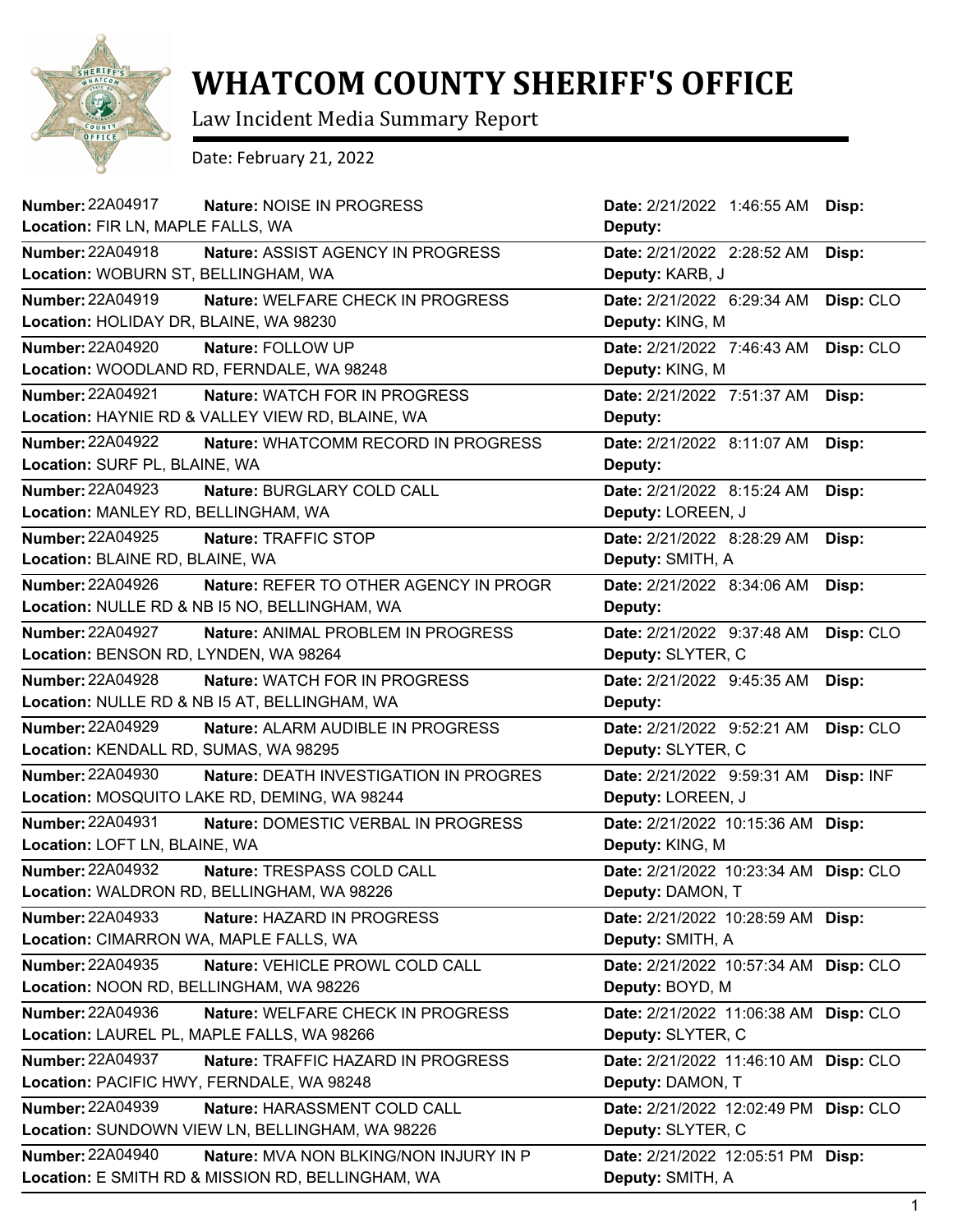| <b>Number: 22A04941</b>                  | Nature: TRAFFIC HAZARD IN PROGRESS                        |                | Date: 2/21/2022 12:17:14 PM Disp: CLO |           |
|------------------------------------------|-----------------------------------------------------------|----------------|---------------------------------------|-----------|
|                                          | Location: NORTH PASS RD & NORDUM RD, EVERSON, WA 98247    |                | Deputy: SLYTER, C                     |           |
| <b>Number: 22A04944</b>                  | Nature: WELFARE CHECK IN PROGRESS                         |                | Date: 2/21/2022 12:27:03 PM Disp: CLO |           |
| Location: UPLAND WAY, FERNDALE, WA 98248 |                                                           |                | Deputy: DAMON, T                      |           |
| <b>Number: 22A04945</b>                  | Nature: SUSPICIOUS CIRCUMSTANCES COLD                     |                | Date: 2/21/2022 12:29:16 PM Disp: CLO |           |
| Location: OLSON RD, FERNDALE, WA 98248   |                                                           |                | Deputy: DAMON, T                      |           |
| <b>Number: 22A04946</b>                  | Nature: Not available.                                    |                | Date: 2/21/2022 12:38:58 PM Disp:     |           |
| Location:                                |                                                           |                | Deputy: NELSON, G                     |           |
| <b>Number: 22A04947</b>                  | Nature: HANGUP (911) IN PROGRESS                          |                | Date: 2/21/2022 12:54:46 PM Disp:     |           |
|                                          | Location: SHOOTING STAR CT, BELLINGHAM, WA                |                | Deputy:                               |           |
| Number: 22A04948                         | Nature: TRAFFIC HAZARD IN PROGRESS                        |                | Date: 2/21/2022 1:03:19 PM            | Disp: CLO |
|                                          | Location: W AXTON RD & NORTHWEST DR, BELLINGHAM, WA 98226 |                | Deputy: LOREEN, J                     |           |
| <b>Number: 22A04950</b>                  | Nature: MVA NON BLKING/NON INJURY IN P                    |                | Date: 2/21/2022 1:37:57 PM            | Disp: CAA |
|                                          | Location: SLATER RD & NORTHWEST DR, BELLINGHAM, WA 98226  |                | Deputy: STAFFORD, M                   |           |
| Arrested: BRAR, PARMVEER S.              |                                                           | <b>Age: 42</b> |                                       |           |
| Offenses: Traffic, DUI Alcohol           |                                                           |                |                                       |           |
| Number: 22A04951                         | <b>Nature: RUNAWAY IN PROGRESS</b>                        |                | Date: 2/21/2022 1:51:02 PM            | Disp: CLO |
| Location: CHURCH RD, ACME, WA 98220      |                                                           |                | Deputy: SMITH, A                      |           |
| <b>Number: 22A04952</b>                  | Nature: DOMESTIC PHYSICAL IN PROGRESS                     |                | Date: 2/21/2022 2:13:15 PM            | Disp:     |
|                                          | Location: FLAIR VALLEY DR, MAPLE FALLS, WA                |                | Deputy: WRIGHT, M                     |           |
| <b>Number: 22A04953</b>                  | <b>Nature: PARKING PROBLEM IN PROGRESS</b>                |                | Date: 2/21/2022 2:31:06 PM            | Disp:     |
|                                          | Location: FLAIR VALLEY DR, MAPLE FALLS, WA                |                | Deputy:                               |           |
| <b>Number: 22A04954</b>                  | Nature: TRAFFIC HAZARD IN PROGRESS                        |                | Date: 2/21/2022 2:36:27 PM            | Disp: CLO |
|                                          | Location: N ENTERPRISE RD, FERNDALE, WA 98248             |                | Deputy: ANDERS, J                     |           |
| <b>Number: 22A04955</b>                  | Nature: CUSTODIAL INTERFERENCE COLD CA                    |                | Date: 2/21/2022 2:48:08 PM            | Disp: INF |
|                                          | Location: GUIDE MERIDIAN, BELLINGHAM, WA 98226            |                | Deputy: LOREEN, J                     |           |
| <b>Number: 22A04956</b>                  | Nature: VEHICLE THEFT COLD CALL                           |                | Date: 2/21/2022 3:03:37 PM            | Disp:     |
|                                          | Location: GOLDEN VALLEY BL, MAPLE FALLS, WA               |                | Deputy: WRIGHT, M                     |           |
| <b>Number: 22A04957</b>                  | Nature: HAZARD IN PROGRESS                                |                | Date: 2/21/2022 3:05:31 PM            | Disp:     |
|                                          | Location: AUSTIN ST & CABLE ST, BELLINGHAM, WA            |                | Deputy:                               |           |
| <b>Number: 22A04959</b>                  | Nature: WATCH FOR IN PROGRESS                             |                | Date: 2/21/2022 3:09:31 PM            | Disp:     |
| Location: MOSQUITO LAKE RD, DEMING, WA   |                                                           |                | Deputy:                               |           |
| <b>Number: 22A04960</b>                  | Nature: DUI IN PROGRESS                                   |                | Date: 2/21/2022 3:14:57 PM            | Disp:     |
| Location: MOSQUITO LAKE RD, DEMING, WA   |                                                           |                | Deputy: WRIGHT, M                     |           |
| <b>Number: 22A04962</b>                  | Nature: THEFT IN PROGRESS                                 |                | Date: 2/21/2022 3:51:53 PM            | Disp:     |
| Location: MT BAKER HW, DEMING, WA        |                                                           |                | Deputy: WRIGHT, M                     |           |
| Number: 22A04963                         | Nature: MVA NON BLKING/NON INJURY IN P                    |                | Date: 2/21/2022 4:06:14 PM            | Disp:     |
| Location: MOSQUITO LAKE RD, DEMING, WA   |                                                           |                | Deputy: WRIGHT, M                     |           |
| <b>Number: 22A04964</b>                  | Nature: CIVIL PROBLEM IN PROGRESS                         |                | Date: 2/21/2022 4:08:53 PM            | Disp: CLO |
|                                          | Location: WILLEYS LAKE RD, FERNDALE, WA 98248             |                | Deputy: INGERMANN, N                  |           |
| Number: 22A04965                         | Nature: ALARM HOLD UP IN PROGRESS                         |                | Date: 2/21/2022 4:16:07 PM            | Disp: UNF |
|                                          | Location: BIRCH BAY SQUARE ST STE 204, BLAINE, WA 98230   |                | Deputy: INGERMANN, N                  |           |
| <b>Number: 22A04966</b>                  | Nature: WATCH FOR IN PROGRESS                             |                | Date: 2/21/2022 4:18:34 PM            | Disp:     |
| Location: KENDALL RD, MAPLE FALLS, WA    |                                                           |                | Deputy:                               |           |
| <b>Number: 22A04968</b>                  | Nature: MVA NON BLKING/NON INJURY IN P                    |                | Date: 2/21/2022 4:22:54 PM            | Disp:     |
| Location: MOSQUITO LAKE RD, DEMING, WA   |                                                           |                | Deputy:                               |           |
| <b>Number: 22A04969</b>                  | Nature: VANDALISM COLD CALL                               |                | Date: 2/21/2022 4:22:12 PM            | Disp:     |
| Location: KENDALL RD, MAPLE FALLS, WA    |                                                           |                | Deputy: WRIGHT, M                     |           |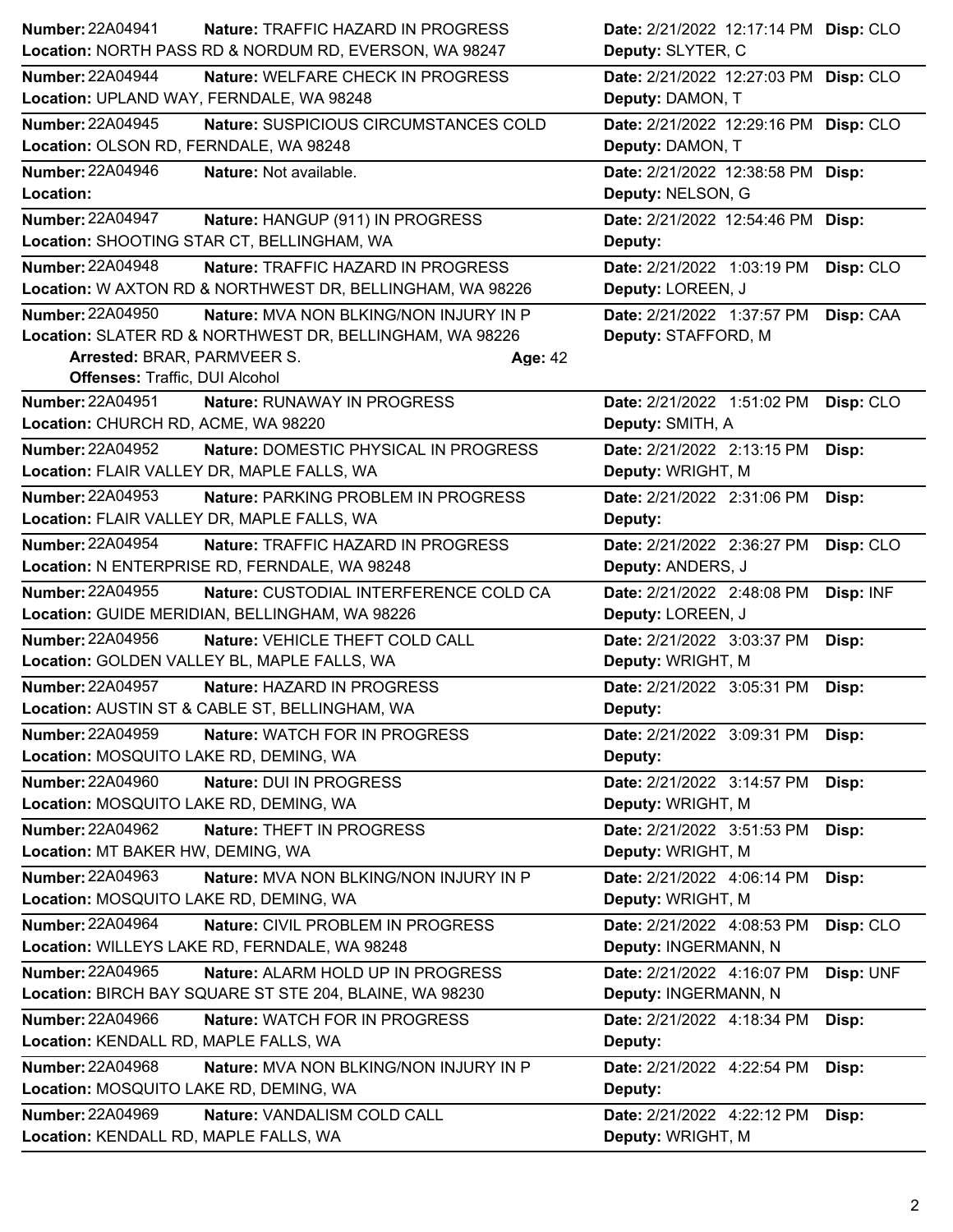| <b>Number: 22A04970</b>                   | <b>Nature: SUSPICIOUS CIRCUMSTANCES IN PR</b>          | Date: 2/21/2022 4:26:15 PM            | Disp: CLO |
|-------------------------------------------|--------------------------------------------------------|---------------------------------------|-----------|
| Location: LOCUST RD, BELLINGHAM, WA 98225 |                                                        | Deputy: RATAYCZAK, G                  |           |
| <b>Number: 22A04971</b>                   | Nature: THEFT COLD CALL                                | Date: 2/21/2022 4:28:44 PM            | Disp:     |
| Location: MT BAKER HW, DEMING, WA         |                                                        | Deputy: STAFFORD, M                   |           |
| <b>Number: 22A04972</b>                   | Nature: REFER TO WSP IN PROGRESS                       | Date: 2/21/2022 4:29:24 PM            | Disp:     |
|                                           | Location: Y RD & MT BAKER HW, BELLINGHAM, WA           | Deputy:                               |           |
| Number: 22A04973                          | <b>Nature: TRAFFIC SIGNAL/SIGN IN PROGRES</b>          | Date: 2/21/2022 4:47:18 PM            | Disp:     |
|                                           | Location: MARKET RD & SMITH RD, BELLINGHAM, WA         | Deputy:                               |           |
| <b>Number: 22A04974</b>                   | Nature: WELFARE CHECK IN PROGRESS                      | Date: 2/21/2022 4:51:35 PM            | Disp: CLO |
| Location: SURF PL, BLAINE, WA 98230       |                                                        | Deputy: INGERMANN, N                  |           |
| <b>Number: 22A04975</b>                   | Nature: MVA NON BLKING/NON INJURY COLD                 | Date: 2/21/2022 4:52:27 PM            | Disp: CLO |
|                                           | Location: BIRCH BAY LYNDEN RD, BLAINE, WA 98230        | Deputy: ANDERS, J                     |           |
| Number: 22A04976                          | Nature: TRAFFIC HAZARD IN PROGRESS                     | Date: 2/21/2022 4:57:36 PM            | Disp:     |
|                                           | Location: E SMITH RD & STARRY RD, BELLINGHAM, WA       | Deputy: MOYES, K                      |           |
| Number: 22A04977                          | Nature: ALARM AUDIBLE IN PROGRESS                      | Date: 2/21/2022 5:03:19 PM            | Disp:     |
| Location: SALASHAN PK, FERNDALE, WA       |                                                        | Deputy:                               |           |
| Number: 22A04978                          | Nature: HAZARD IN PROGRESS                             | Date: 2/21/2022 5:14:59 PM            | Disp: CLO |
|                                           | Location: NORTH STAR RD & BROWN RD, FERNDALE, WA 98248 | Deputy: INGERMANN, N                  |           |
| Number: 22A04979                          | Nature: ALARM AUDIBLE IN PROGRESS                      | Date: 2/21/2022 5:22:30 PM            | Disp:     |
| Location: SALASHAN PK, FERNDALE, WA       |                                                        | Deputy:                               |           |
| <b>Number: 22A04980</b>                   | Nature: CIVIL PROBLEM IN PROGRESS                      | Date: 2/21/2022 5:28:51 PM            | Disp:     |
| Location: FIR LN, MAPLE FALLS, WA         |                                                        | Deputy: WRIGHT, M                     |           |
| <b>Number: 22A04981</b>                   |                                                        |                                       |           |
|                                           | Nature: SUSPICIOUS PERSON IN PROGRESS                  | Date: 2/21/2022 5:31:12 PM            | Disp:     |
| Location: BIRCH BAY LYNDEN RD, CUSTER, WA |                                                        | Deputy:                               |           |
| <b>Number: 22A04983</b>                   | Nature: SUSPICIOUS CIRCUMSTANCES COLD                  | Date: 2/21/2022 5:35:03 PM            | Disp: CLO |
| Location: W BADGER RD, CUSTER, WA 98240   |                                                        | Deputy: ANDERS, J                     |           |
| <b>Number: 22A04984</b>                   | Nature: THEFT COLD CALL                                | Date: 2/21/2022 5:34:59 PM            | Disp: CLO |
|                                           | Location: BIRCH BAY LYNDEN RD, CUSTER, WA 98240        | Deputy: INGERMANN, N                  |           |
| <b>Number: 22A04986</b>                   | Nature: VEHICLE PROWL COLD CALL                        | Date: 2/21/2022 12:19:11 PM Disp: CLO |           |
| Location: UNICK RD, FERNDALE, WA 98248    |                                                        | Deputy: BOYD, M                       |           |
| <b>Number: 22A04987</b>                   | <b>Nature: THEFT IN PROGRESS</b>                       | Date: 2/21/2022 5:55:24 PM            | Disp: CLO |
| Location: MT BAKER HW, DEMING, WA         |                                                        | Deputy: STAFFORD, M                   |           |
| <b>Number: 22A04989</b>                   | Nature: EXTRA PATROL IN PROGRESS                       | Date: 2/21/2022 6:03:02 PM            | Disp:     |
| Location: E HEMMI RD, BELLINGHAM, WA      |                                                        | Deputy:                               |           |
| <b>Number: 22A04990</b>                   | Nature: CUSTODIAL INTERFERENCE COLD CA                 | Date: 2/21/2022 6:28:54 PM            | Disp: CLO |
|                                           | Location: YEW STREET RD, BELLINGHAM, WA 98229          | Deputy: STAFFORD, M                   |           |
| <b>Number: 22A04991</b>                   | Nature: BURGLARY COLD CALL                             | Date: 2/21/2022 6:56:21 PM            | Disp:     |
| Location: BIRCH BAY DR, BLAINE, WA        |                                                        | Deputy: BRULAND, D                    |           |
| <b>Number: 22A04992</b>                   | Nature: ALARM AUDIBLE IN PROGRESS                      | Date: 2/21/2022 7:24:03 PM            | Disp: CLO |
|                                           | Location: MITCHELL WAY, BELLINGHAM, WA 98226           | Deputy: RATAYCZAK, G                  |           |
| <b>Number: 22A04994</b>                   | Nature: ALARM AUDIBLE IN PROGRESS                      | Date: 2/21/2022 7:24:44 PM            | Disp:     |
| Location: GUIDE MERIDIAN, LYNDEN, WA      |                                                        | Deputy:                               |           |
| Number: 22A04995                          | Nature: DOMESTIC PHYSICAL IN PROGRESS                  | Date: 2/21/2022 7:27:22 PM            | Disp: CAA |
|                                           | Location: HANNEGAN RD, BELLINGHAM, WA 98226            | Deputy: TADDONIO, M                   |           |
| Arrested: VERA RAMIREZ, JAVIER            | Age: 28                                                |                                       |           |
| <b>Offenses: Unlawful Imprisonment DV</b> |                                                        |                                       |           |
| <b>Number: 22A04998</b>                   | Nature: ALARM AUDIBLE IN PROGRESS                      | Date: 2/21/2022 8:01:03 PM            | Disp: CLO |
| Location: KENDALL RD, SUMAS, WA 98295     |                                                        | Deputy: PIKE, J                       |           |